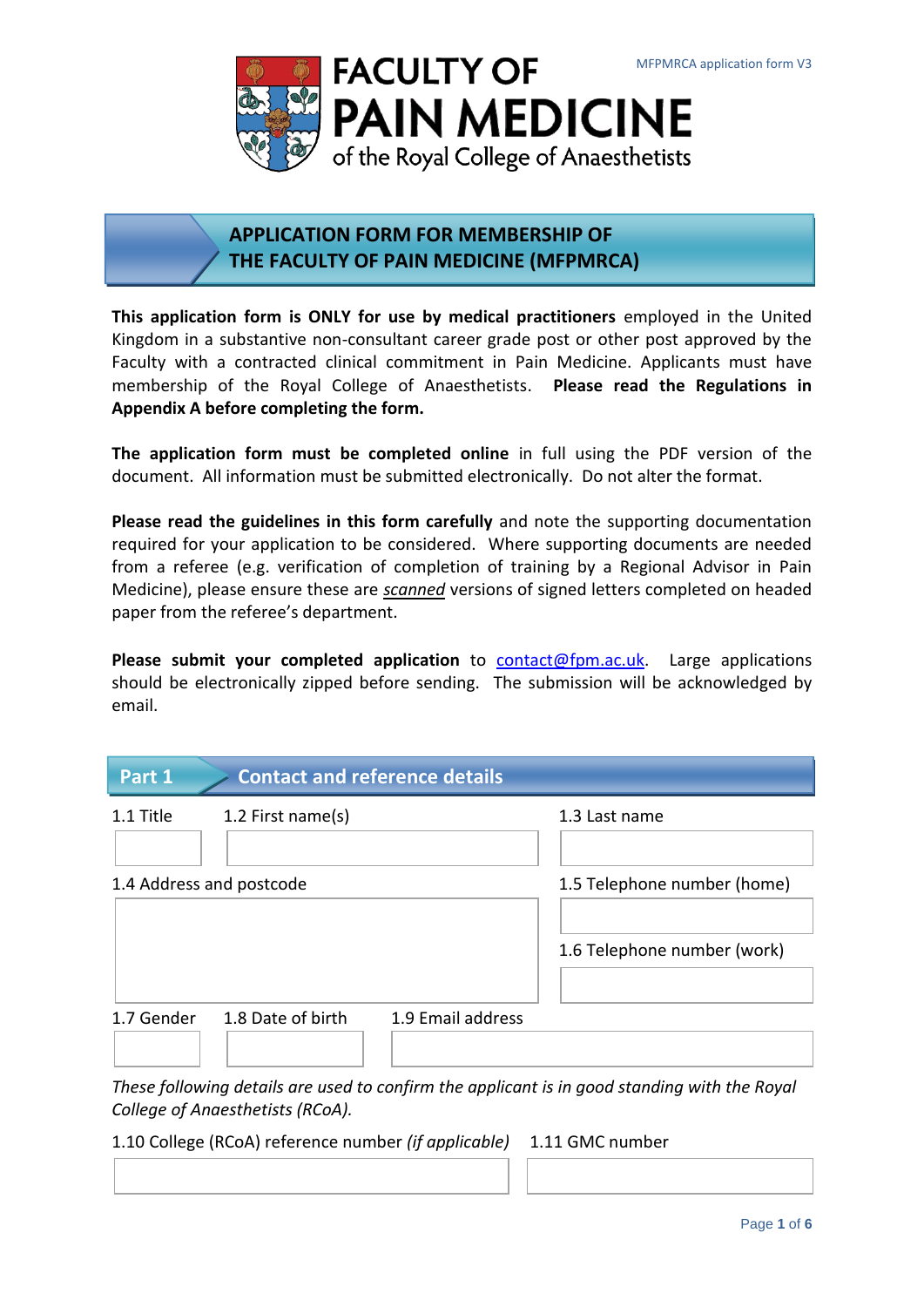# **Part 2 Application information**

## *Please enclose a copy of your current job plan and details for any other posts where Pain Medicine experience was gained with your application.*

career grade post, Trust grade or other per week devoted to Pain Medicine approved post in the United Kingdom

2.1 Details of substantive non-consultant 2.2 State contracted clinical commitment

### 2.3 Please list your qualifications

## **Part 3 Supporting signatures**

*Please give the names of two Fellows of the Faculty of Pain Medicine of the Royal College of Anaesthetists who must verify your current post and clinical commitment to Pain Medicine in the NHS and that you are a fit and proper person to be admitted to the Membership of the Faculty in the certificate attached to this application.*

3.1 First supporting signature 3.2 Second supporting signature

Please use **Appendix B**, the eligibility certificate, to obtain the signatures of the two Fellows.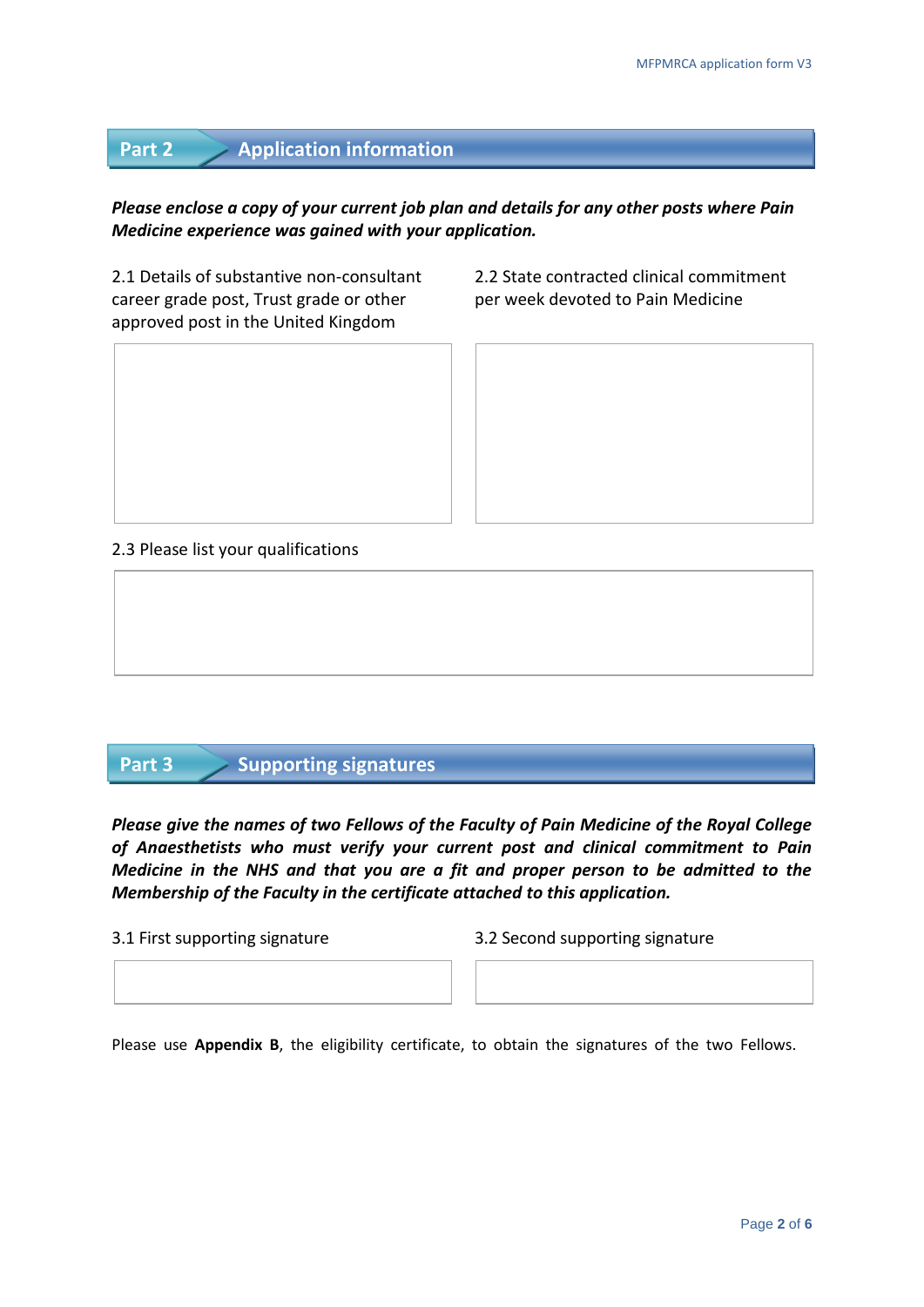## **Part 4 Applicant's Declaration**

**I wish to have my application for the Membership of the Faculty of Pain Medicine (MFPMRCA) considered by the Board of the Faculty of Pain Medicine.**

**I enclose all the following documentation:**

- 
- **Completed and signed application form**
	- **Full and current CV**
	- **Completed eligibility certificate (Appendix B)**
	- **Personal portfolio of appropriate supporting evidence with a contents sheet**
	- **Photocopies of qualification certificates, current job plan and details**
	- **for other posts where Pain Medicine experience was gained**

**I agree that the Board of the Faculty of Pain Medicine may seek any further information that it considers is relevant to my application, and that my personal details may be made available to a third party(ies), as required, for the purposes of considering this application.**

**I understand that if I do not provide all the information and supporting documentation required, then the Board of the Faculty of Pain Medicine consider this application.**

**I confirm that, to the best of my knowledge, all of the information that I have provided in this application represents a true and accurate statement. I understand that any serious misrepresentation or false information supplied with the intention to mislead is a probity issue that may be reported to the GMC.**

#### **Data Protection Statement**

**The Faculty of Pain Medicine (FPM) is fully committed to the principles of data protection, as set out in the General Data Protection Regulation (GDPR). The FPM relies on legitimate interests as the lawful basis for processing of personal data. We process and maintain personal data about you so that we can manage your membership, provide you with appropriate products and services and share information with you about FPM activities.**

**We will only use your information for the purposes as described and will not pass on your details to other third parties unless you have given us consent to do so.**

**We use appropriate organisational and technical measures to ensure that your data are secure and protected from loss, misuse and unauthorised access or alteration.**

**You have the right to ask for a copy of the information we hold about you and to have any inaccuracies in your information corrected. If you have any questions about data protection or require further information, please email [contact@fpm.ac.uk.](mailto:contact@fpm.ac.uk)**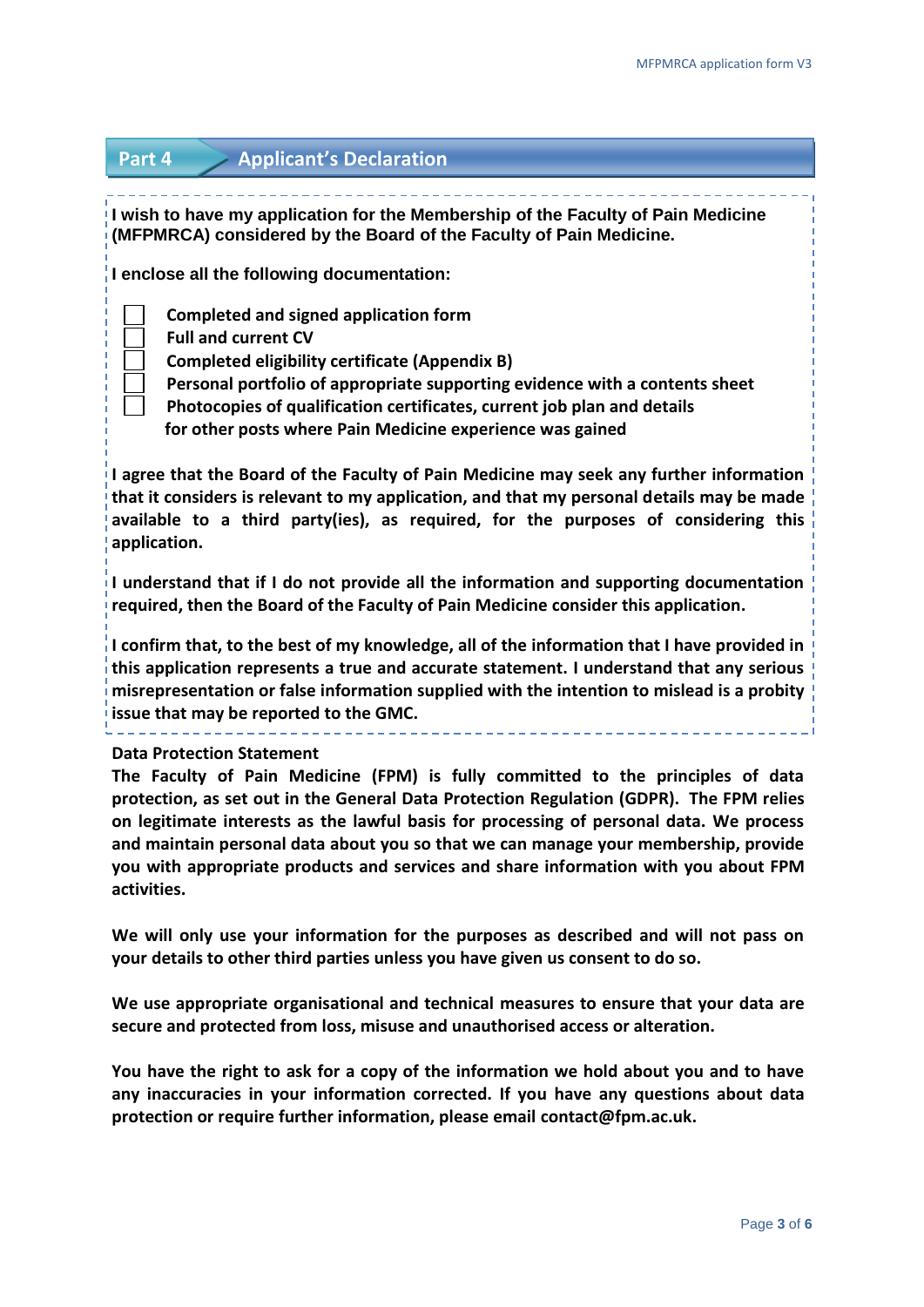4.1 Name of applicant 4.2 Signature of applicant**\***

4.3 Date declaration signed

**\****Signature of applicant:* **Please either include an electronic signature or print this page out, sign it in hard copy and scan it for submission.**

## **APPENDIX A FACULTY REGULATIONS: MEMBERSHIP**

(1) Any person who meets the criteria specified in Ordinance 2.4<sup>1</sup> who is not eligible for any other form of membership category of the Faculty  $2$  and

- (a) who is employed in the United Kingdom in a substantive non consultant career grade or Trust grade post<sup>3</sup>, or other post<sup>4</sup> approved by the Board in the practice of pain medicine<sup>5</sup> for the purposes of this regulation (full or part time);
- (b) is not eligible for any other membership category of the Faculty;
- (c) has completed two years of Continuing Professional Development (CPD) as laid down in the College's regulations for career grade doctors (Consultant and non-Consultant) or a period and content of CPD as specified by the Board of the Faculty of Pain Medicine from time to time and
- (d) has been awarded the Membership of the Royal College of Anaesthetists and remains in good standing with the College; and
- (e) has a contracted clinical commitment within a multidisciplinary pain medicine working environment as assessed by the Board of the Faculty of Pain Medicine on application.

and who is a fit and proper person and is willing and able to comply with all of the specified conditions shall be entitled to apply for admission as a Member of the Faculty.

(2) An application for Membership shall be accompanied by the following documents and such other matters as may be prescribed:

- (a) a declaration, in the prescribed form, signed by the applicant together with evidence of CPD as specified by Council and the Board of the Faculty of Pain Medicine;
- (b) a signed statement from a current supervising Consultant who is a Fellow of the Faculty in good standing confirming that the applicant has completed the required CPD, to the best of the signatory's knowledge and belief;
- (c) a curriculum vitae of the applicant;
- (d) a personal portfolio;
- (e) a certificate, signed by two Fellows of the Faculty (one of whom can be the person completing (b)) to the effect that the applicant is a fit and proper person to be admitted<sup>6</sup>.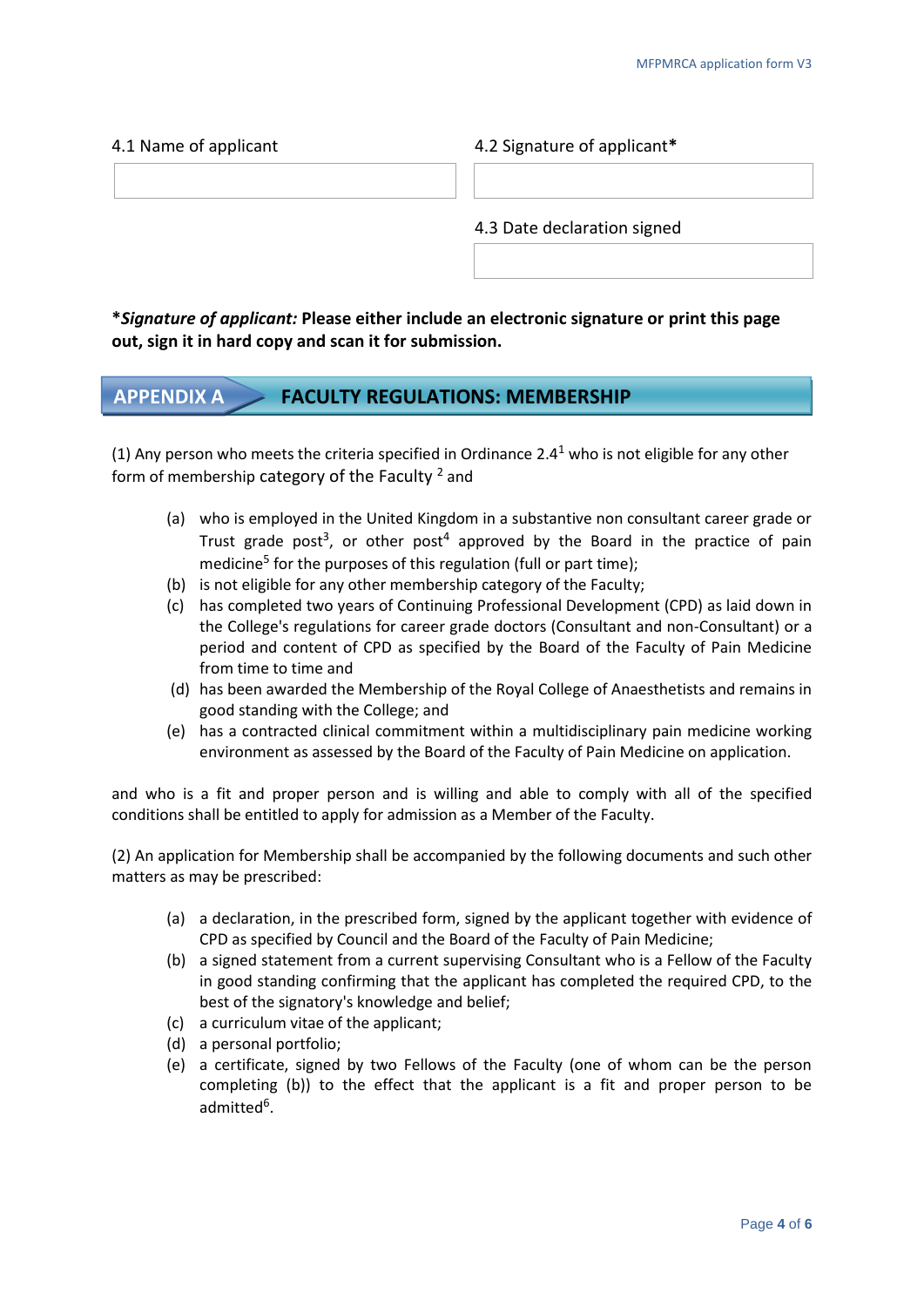### **Notes:**

<sup>1</sup> Ordinance 2.4 of the Royal College of Anaesthetists is:

Subject to such further provision relating to admission as may be made in Regulations, Members shall be registered medical practitioners who are, at the time of application, Associate Members or have completed training in the United Kingdom in accordance with requirements specified in Regulations, and have passed the relevant examination of the College or such other examination as may be specified from time to time in Regulations.

<sup>2</sup> The Faculty of Pain Medicine of the Royal College of Anaesthetists in the United Kingdom.

<sup>3</sup> Please seek advice from the Faculty Administrator before submitting an application based on a Trust Grade post.

<sup>4</sup> Please seek advice from the Faculty Administrator before submitting an application based on an other post.

<sup>5</sup> Pain Medicine describes the work of specially qualified medical practitioners who undertake the comprehensive management of patients with acute, chronic and cancer pain using physical, pharmacological, interventional and psychological techniques in a multidisciplinary setting.

 $6$  No Fellow who is deprived of privileges for whatever reason, shall be eligible, while so deprived, to sign a certificate for the purpose of sub-paragraph (d) of this regulation.